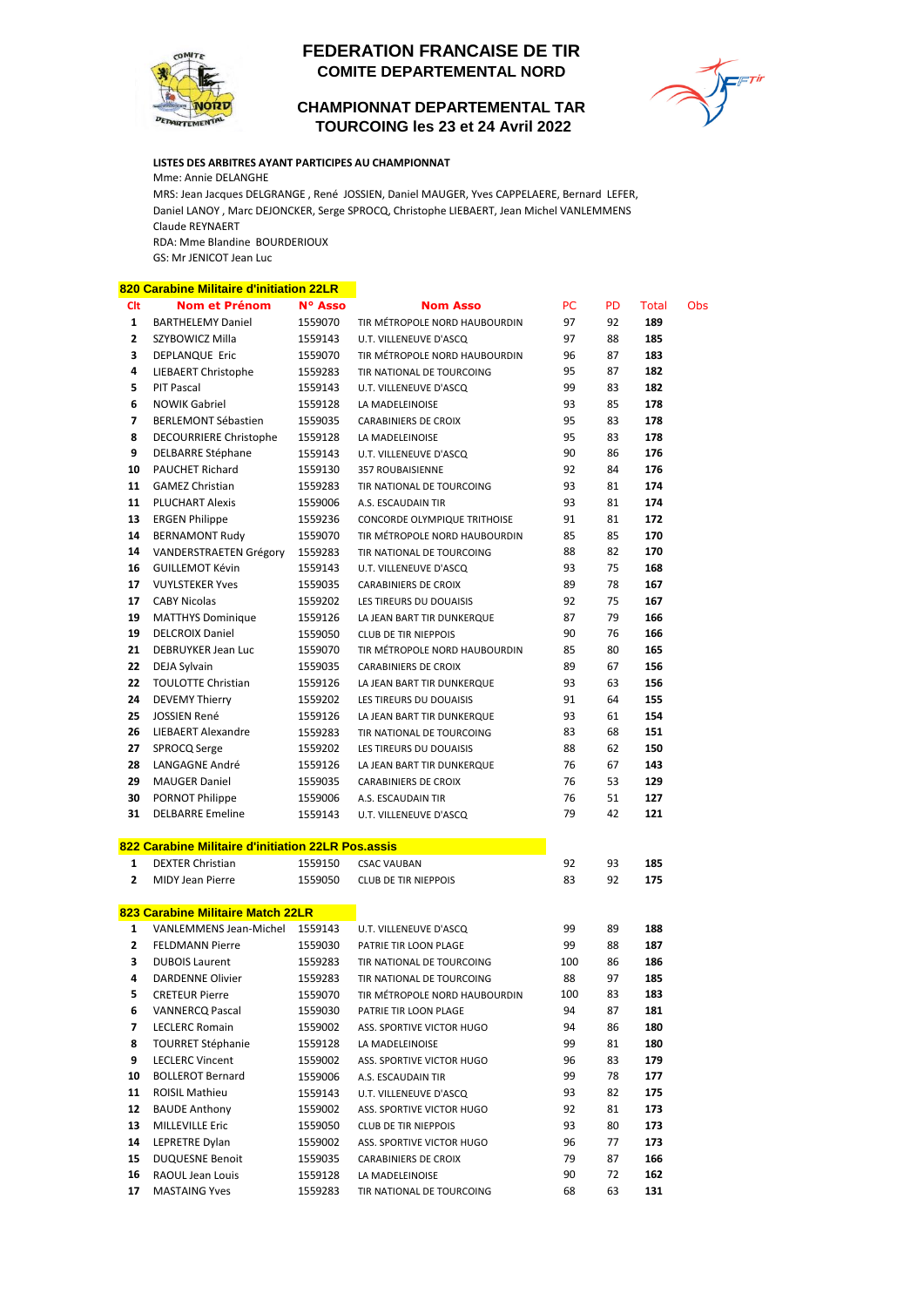|              | 821 Carabine 22 LR semi-auto |         |                                     |                  |             |       |              |       |     |
|--------------|------------------------------|---------|-------------------------------------|------------------|-------------|-------|--------------|-------|-----|
| Clt          | Nom et Prénom                | N° Asso | <b>Nom Asso</b>                     | 30sec            |             |       | 20 sec       | Total | Obs |
| $\mathbf{1}$ | LEMPEREUR Nicolas            | 1559283 | TIR NATIONAL DE TOURCOING           | 60               | 70          | 60    | 90           | 280   |     |
| $\mathbf{2}$ | <b>CAMOSSARO Fabien</b>      | 1559128 | LA MADELEINOISE                     | 60               | 60          | 60    | 70           | 250   |     |
| 3            | <b>DARDENNE Olivier</b>      | 1559283 | TIR NATIONAL DE TOURCOING           | 60               | 60          | 70    | 60           | 250   |     |
| 4            |                              | 1559283 | TIR NATIONAL DE TOURCOING           |                  |             | 80    | 50           | 250   |     |
|              | LIEBAERT Christophe          |         |                                     | 70               | 50          |       |              |       |     |
| 5            | DEJA Sylvain                 | 1559035 | <b>CARABINIERS DE CROIX</b>         | 60               | 60          | 60    | 60           | 240   |     |
| 6            | <b>REVERCEZ Franck</b>       | 1559002 | ASS. SPORTIVE VICTOR HUGO           | 60               | 50          | 80    | 50           | 240   |     |
| 7            | LIEBAERT Alexandre           | 1559283 | TIR NATIONAL DE TOURCOING           | 60               | 50          | 50    | 70           | 230   |     |
| 8            | <b>LEBLANC François</b>      | 1559283 | TIR NATIONAL DE TOURCOING           | 60               | 50          | 60    | 60           | 230   |     |
| 9            | <b>WINIAR Lionel</b>         | 1559175 | TIR SPORTIF RONCHINOIS              | 60               | 50          | 70    | 50           | 230   |     |
| 10           | <b>PAUCHET Richard</b>       | 1559130 | <b>357 ROUBAISIENNE</b>             | 30               | 60          | 40    | 70           | 200   |     |
|              | <b>VANNERCO Pascal</b>       |         |                                     |                  |             |       |              |       |     |
| 11           |                              | 1559030 | PATRIE TIR LOON PLAGE               | 30               | 60          | 50    | 50           | 190   |     |
| 12           | LEPRETRE Dylan               | 1559002 | ASS. SPORTIVE VICTOR HUGO           | 50               | 50          | 40    | 50           | 190   |     |
| 13           | <b>LECLERC Vincent</b>       | 1559002 | ASS. SPORTIVE VICTOR HUGO           | 30               | 50          | 40    | 60           | 180   |     |
| 14           | <b>LECLERC Romain</b>        | 1559002 | ASS. SPORTIVE VICTOR HUGO           | 10               | 70          | 50    | 50           | 180   |     |
| 15           | <b>NOWIK Gabriel</b>         | 1559128 | LA MADELEINOISE                     | 50               | 30          | 60    | 40           | 180   |     |
| 16           | <b>BAUDE Anthony</b>         | 1559002 | ASS. SPORTIVE VICTOR HUGO           | 40               | 30          | 50    | 20           | 140   |     |
| 17           | <b>DELCROIX Daniel</b>       | 1559050 | <b>CLUB DE TIR NIEPPOIS</b>         | 20               | 0           | 0     | 0            | 20    |     |
|              |                              |         |                                     |                  |             |       |              |       |     |
|              |                              |         |                                     |                  |             |       |              |       |     |
|              | 830 Pistolet/Revolver        |         |                                     |                  |             |       |              |       |     |
| Clt          | <b>Nom et Prénom</b>         | N° Asso | <b>Nom Asso</b>                     | <b>Précision</b> | Gongs       | Gongs | <b>Total</b> | Obs   |     |
|              | <b>CHAPELLE Corinne</b>      | 1559128 | LA MADELEINOISE                     |                  | 20sec<br>90 | 10sec | 335          |       |     |
| 1            |                              |         |                                     | 165              |             | 80    |              |       |     |
| $\mathbf{2}$ | <b>BERNAMONT Rudy</b>        | 1559070 | TIR MÉTROPOLE NORD HAUBOURDIN       | 174              | 90          | 70    | 334          |       |     |
| 3            | <b>DEBUIRE Reynald</b>       | 1559005 | <b>TS CAUDRESIEN</b>                | 165              | 90          | 70    | 325          |       |     |
| 4            | <b>HOURDEQUIN Frédéric</b>   | 1559283 | TIR NATIONAL DE TOURCOING           | 161              | 80          | 80    | 321          |       |     |
| 5            | <b>BARTHELEMY Daniel</b>     | 1559070 | TIR MÉTROPOLE NORD HAUBOURDIN       | 166              | 90          | 60    | 316          |       |     |
| 6            | <b>CRETEUR Pierre</b>        | 1559070 | TIR MÉTROPOLE NORD HAUBOURDIN       | 145              | 90          | 80    | 315          |       |     |
| 7            | <b>LHOMME Matthieu</b>       | 1559128 | LA MADELEINOISE                     | 162              | 70          | 80    | 312          |       |     |
|              |                              |         |                                     |                  |             |       |              |       |     |
| 8            | DELESALLE Philippe           | 1559050 | <b>CLUB DE TIR NIEPPOIS</b>         | 168              | 80          | 60    | 308          |       |     |
|              | 9 HM TAILLEZ Christian       | 1562043 | <b>CBM BILLY MONTIGNY</b>           | 177              | 50          | 80    | 307          |       |     |
| 9            | <b>TOURRET Stéphanie</b>     | 1559128 | LA MADELEINOISE                     | 161              | 70          | 70    | 301          |       |     |
| 10           | <b>FRANCOIS David</b>        | 1559128 | LA MADELEINOISE                     | 150              | 90          | 60    | 300          |       |     |
| 11           | <b>DHENIN François</b>       | 1559130 | 357 ROUBAISIENNE                    | 149              | 80          | 70    | 299          |       |     |
| 12           | <b>VANNERCQ Pascal</b>       | 1559030 | PATRIE TIR LOON PLAGE               | 157              | 70          | 60    | 287          |       |     |
| 13           | <b>ERGEN Philippe</b>        | 1559236 | <b>CONCORDE OLYMPIQUE TRITHOISE</b> | 156              | 70          | 60    | 286          |       |     |
|              |                              |         |                                     |                  |             |       |              |       |     |
| 14           | VANOUDHEUSDEN Florent        | 1559070 | TIR MÉTROPOLE NORD HAUBOURDIN       | 153              | 90          | 40    | 283          |       |     |
| 15           | <b>ROISIL Mathieu</b>        | 1559143 | U.T. VILLENEUVE D'ASCQ              | 162              | 70          | 50    | 282          |       |     |
| 15           | <b>VRAU Dominique</b>        | 1559143 | U.T. VILLENEUVE D'ASCQ              | 142              | 60          | 80    | 282          |       |     |
| 17           | CAMOSSARO Fabien             | 1559128 | LA MADELEINOISE                     | 171              | 40          | 70    | 281          |       |     |
| 18           | SZYBOWICZ Laurent            | 1559143 | U.T. VILLENEUVE D'ASCQ              | 167              | 70          | 40    | 277          |       |     |
| 19           | <b>LARDY Maxime</b>          | 1559128 | LA MADELEINOISE                     | 165              | 70          | 40    | 275          |       |     |
| 20           | <b>BAROLLIER Aurélien</b>    | 1559130 | <b>357 ROUBAISIENNE</b>             | 102              | 80          | 90    | 272          |       |     |
|              |                              |         |                                     |                  |             |       |              |       |     |
| 21           | DECOURRIERE Christophe       | 1559128 | LA MADELEINOISE                     | 151              | 50          | 70    | 271          |       |     |
| 22           | <b>MAILLEZ Laurent</b>       | 1559130 | <b>357 ROUBAISIENNE</b>             | 149              | 100         | 20    | 269          |       |     |
| 23           | REVERCEZ Franck              | 1559002 | ASS. SPORTIVE VICTOR HUGO           | 156              | 70          | 40    | 266          |       |     |
| 24           | <b>WINIAR Lionel</b>         | 1559175 | TIR SPORTIF RONCHINOIS              | 154              | 70          | 40    | 264          |       |     |
| 25           | <b>DELIESSCHE Serge</b>      | 1559070 | TIR MÉTROPOLE NORD HAUBOURDIN       | 151              | 50          | 60    | 261          |       |     |
| 26           | <b>BOIDIN Frederic</b>       | 1559070 | TIR MÉTROPOLE NORD HAUBOURDIN       | 139              | 90          | 30    | 259          |       |     |
| 27           | <b>JOSIEN Jean</b>           | 1559143 | U.T. VILLENEUVE D'ASCQ              | 133              | 60          | 60    | 253          |       |     |
|              |                              |         |                                     |                  |             |       |              |       |     |
| 28           | LEROY Isabelle               | 1559143 | U.T. VILLENEUVE D'ASCQ              | 152              | 40          | 60    | 252          |       |     |
| 29           | <b>DUTILLY Bernard</b>       | 1559050 | CLUB DE TIR NIEPPOIS                | 141              | 80          | 30    | 251          |       |     |
| 30           | <b>VERHAEGHE Grégory</b>     | 1559070 | TIR MÉTROPOLE NORD HAUBOURDIN       | 129              | 60          | 60    | 249          |       |     |
| 31           | <b>BOURDON Gilles</b>        | 1559128 | LA MADELEINOISE                     | 140              | 60          | 40    | 240          |       |     |
| 32           | <b>DUYCK Olivier</b>         | 1559283 | TIR NATIONAL DE TOURCOING           | 136              | 60          | 40    | 236          |       |     |
| 33           | <b>HOUTE Dominique</b>       | 1559130 | 357 ROUBAISIENNE                    | 133              | 60          | 40    | 233          |       |     |
| 34           | <b>DEROM Alain</b>           | 1559050 | <b>CLUB DE TIR NIEPPOIS</b>         | 146              | 30          | 50    | 226          |       |     |
| 35           | GELÉ Franck                  | 1559128 | LA MADELEINOISE                     | 165              | 30          | 20    | 215          |       |     |
|              |                              |         |                                     |                  |             |       |              |       |     |
| 36           | <b>DUBOIS Laurent</b>        | 1559283 | TIR NATIONAL DE TOURCOING           | 133              | 40          | 40    | 213          |       |     |
|              | 37ET VANBOCKESTAL Marc       | 1559166 | CARABINIERS DE MAUBEUGE             | 155              | 30          | 20    | 205          |       |     |
| 37           | DIDELOT Jean Luc             | 1559050 | <b>CLUB DE TIR NIEPPOIS</b>         | 152              | 30          | 20    | 202          |       |     |
| 38           | <b>DUQUESNE Benoit</b>       | 1559035 | CARABINIERS DE CROIX                | 142              | 40          | 10    | 192          |       |     |
| 39           | <b>GODBILLE Christopher</b>  | 1559130 | 357 ROUBAISIENNE                    | 98               | 60          | 30    | 188          |       |     |
| 40           | LHEUREUX Thomas              | 1559050 | <b>CLUB DE TIR NIEPPOIS</b>         | 158              | 10          | 20    | 188          |       |     |
| 41           | LEMPEREUR Nicolas            | 1559283 | TIR NATIONAL DE TOURCOING           | 67               | 40          | 80    | 187          |       |     |
|              | <b>DURET Frédéric</b>        | 1559050 | CLUB DE TIR NIEPPOIS                |                  |             | 40    | 179          |       |     |
| 42           |                              |         |                                     | 109              | 30          |       |              |       |     |
| 43           | BERLEMONT Sébastien          | 1559035 | CARABINIERS DE CROIX                | 140              | 10          | 20    | 170          |       |     |
| 44           | CYFFKA Jean-Philippe         | 1559143 | U.T. VILLENEUVE D'ASCQ              | 82               | 40          | 40    | 162          |       |     |
| 45           | <b>NOIRMAIN Bernard</b>      | 1559005 | TS CAUDRESIEN                       | 118              | 30          | 10    | 158          |       |     |
| 46           | <b>STEUX Franck</b>          | 1559143 | U.T. VILLENEUVE D'ASCQ              | 137              | 10          | 10    | 157          |       |     |
| 47           | <b>BRUNET Didier</b>         | 1559130 | 357 ROUBAISIENNE                    | 103              | 0           | 50    | 153          |       |     |
| 48           | <b>MENDES Enrico</b>         | 1559005 | TS CAUDRESIEN                       | 99               | 20          | 30    | 149          |       |     |
|              |                              |         |                                     |                  |             |       |              |       |     |
| 49           | <b>PLOUVIN Marc</b>          | 1559143 | U.T. VILLENEUVE D'ASCQ              | 45               | 60          | 40    | 145          |       |     |
| 50           | <b>DUGARDIN Bernard</b>      | 1559130 | 357 ROUBAISIENNE                    | 96               | 10          | 20    | 126          |       |     |
| 51           | <b>DUPONT Bernard</b>        | 1559070 | TIR MÉTROPOLE NORD HAUBOURDIN       | 77               | 20          | 20    | 117          |       |     |
| 52           | PAUCHET Richard              | 1559130 | 357 ROUBAISIENNE                    | 100              | 10          | 0     | 110          |       |     |
| 53           | <b>TRAMONTANA Umberto</b>    | 1559130 | 357 ROUBAISIENNE                    | 53               | 10          | 20    | 83           |       |     |
| 54           | <b>DUQUESNE Jacques</b>      | 1559005 | TS CAUDRESIEN                       | 59               | 20          | 0     | 79           |       |     |
|              |                              |         |                                     |                  |             |       |              |       |     |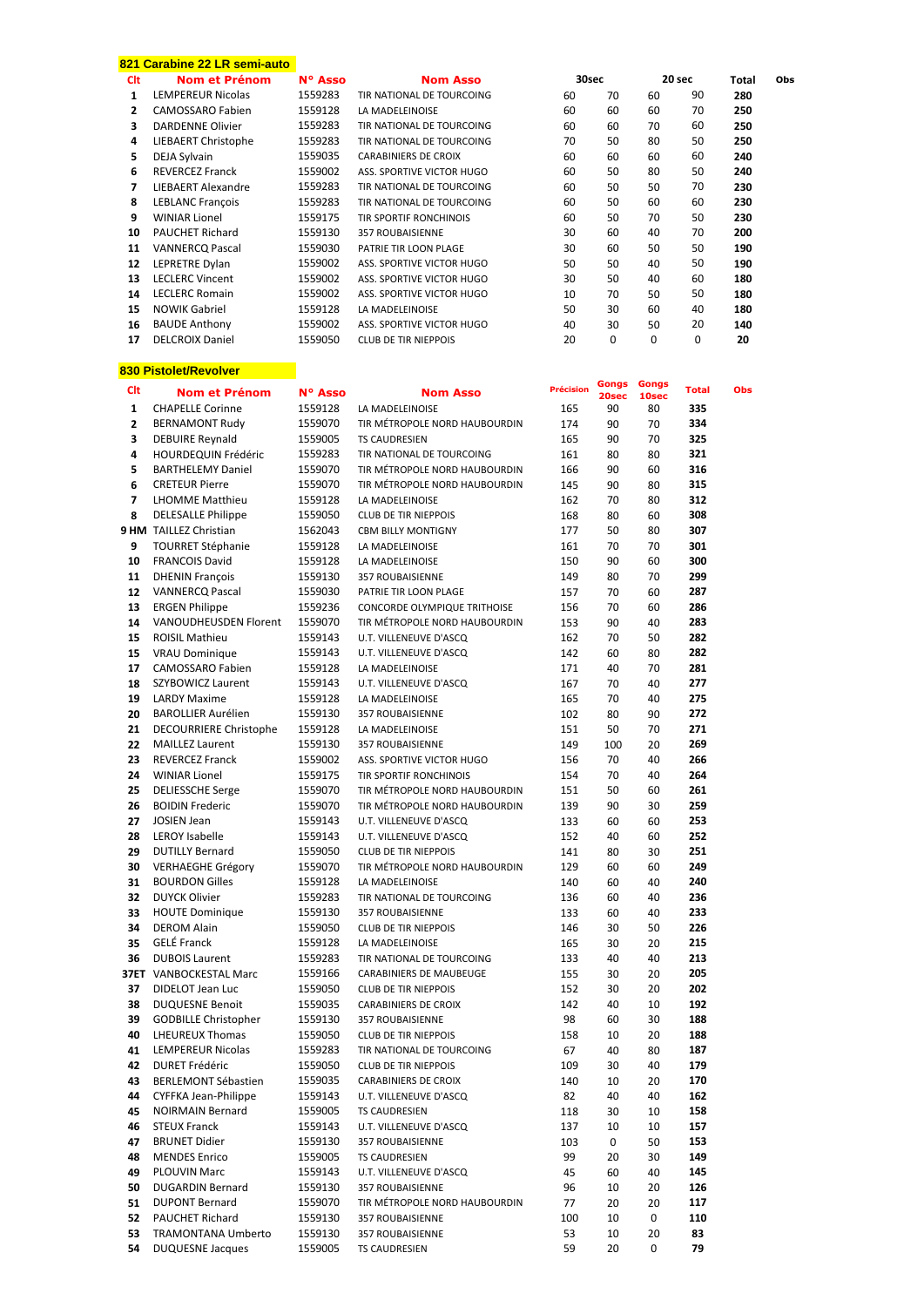|                     | 832 Armes de poings Authentiques                  |                    |                                                                |                  |                |                |                     |     |
|---------------------|---------------------------------------------------|--------------------|----------------------------------------------------------------|------------------|----------------|----------------|---------------------|-----|
| Clt                 | <b>Nom et Prénom</b>                              | N° Asso            | <b>Nom Asso</b>                                                | <b>Précision</b> | Gongs<br>20sec | Gongs<br>10sec | <b>Total</b>        | Obs |
| 1                   | <b>BERNAMONT Rudy</b>                             | 1559070            | TIR MÉTROPOLE NORD HAUBOURDIN                                  | 150              | 60             | 80             | 290                 |     |
| $\mathbf{2}$        | <b>BARTHELEMY Daniel</b>                          | 1559070            | TIR MÉTROPOLE NORD HAUBOURDIN                                  | 165              | 70             | 40             | 275                 |     |
| 3                   | <b>CRETEUR Pierre</b>                             | 1559070            | TIR MÉTROPOLE NORD HAUBOURDIN                                  | 144              | 70             | 60             | 274                 |     |
| 4<br>5              | <b>DELIESSCHE Serge</b><br><b>VANNERCQ Pascal</b> | 1559070<br>1559030 | TIR MÉTROPOLE NORD HAUBOURDIN<br>PATRIE TIR LOON PLAGE         | 142<br>144       | 70<br>70       | 60<br>50       | 272<br>264          |     |
| 6                   | <b>TOURRET Stéphanie</b>                          | 1559128            | LA MADELEINOISE                                                | 143              | 70             | 50             | 263                 |     |
| 7                   | <b>NOWIK Gabriel</b>                              | 1559128            | LA MADELEINOISE                                                | 123              | 40             | 40             | 203                 |     |
| 8                   | <b>DECOURRIERE Christophe</b>                     | 1559128            | LA MADELEINOISE                                                | 132              | 30             | 40             | 202                 |     |
| 9                   | <b>CAMOSSARO Fabien</b>                           | 1559128            | LA MADELEINOISE                                                | 147              | 20             | 20             | 187                 |     |
| 10                  | <b>DELCROIX Daniel</b>                            | 1559050            | <b>CLUB DE TIR NIEPPOIS</b>                                    | 113              | 40             | 20             | 173                 |     |
| 11<br>12            | EDOUARD Eddy<br><b>STAELEN Damien</b>             | 1559283<br>1559070 | TIR NATIONAL DE TOURCOING<br>TIR MÉTROPOLE NORD HAUBOURDIN     | 132<br>103       | 10<br>30       | 30<br>30       | 172<br>163          |     |
|                     |                                                   |                    |                                                                |                  |                |                |                     |     |
|                     | 831 Vitesse Réglementaire                         |                    |                                                                |                  |                |                |                     |     |
| Clt<br>$\mathbf{1}$ | <b>Nom et Prénom</b><br><b>ROISIL Mathieu</b>     | N° Asso<br>1559143 | <b>Nom Asso</b><br>U.T. VILLENEUVE D'ASCQ                      |                  | 20"<br>91      | 10"<br>88      | <b>Total</b><br>179 | Obs |
| $\overline{2}$      | HOURDEQUIN Frédéric                               | 1559283            | TIR NATIONAL DE TOURCOING                                      |                  | 94             | 85             | 179                 |     |
| 3                   | <b>CRETEUR Pierre</b>                             | 1559070            | TIR MÉTROPOLE NORD HAUBOURDIN                                  |                  | 88             | 90             | 178                 |     |
| 4                   | <b>DEBUIRE Reynald</b>                            | 1559005            | <b>TS CAUDRESIEN</b>                                           |                  | 90             | 88             | 178                 |     |
|                     | <b>5 HM</b> TAILLEZ Christian                     | 1562043            | <b>CBM BILLY MONTIGNY</b>                                      |                  | 90             | 88             | 178                 |     |
| 5                   | <b>DELESALLE Philippe</b>                         | 1559050            | <b>CLUB DE TIR NIEPPOIS</b>                                    |                  | 87             | 90             | 177                 |     |
| 6                   | <b>VANNERCQ Pascal</b>                            | 1559030            | PATRIE TIR LOON PLAGE                                          |                  | 91             | 83             | 174                 |     |
| 7<br>8              | <b>BERNAMONT Rudy</b><br><b>BARTHELEMY Daniel</b> | 1559070<br>1559070 | TIR MÉTROPOLE NORD HAUBOURDIN<br>TIR MÉTROPOLE NORD HAUBOURDIN |                  | 91<br>85       | 83<br>88       | 174<br>173          |     |
| 9                   | MIDY Jean Pierre                                  | 1559050            | <b>CLUB DE TIR NIEPPOIS</b>                                    |                  | 88             | 85             | 173                 |     |
| 10                  | <b>HOUTE Dominique</b>                            | 1559130            | <b>357 ROUBAISIENNE</b>                                        |                  | 92             | 80             | 172                 |     |
| 11                  | <b>BOIDIN Frederic</b>                            | 1559070            | TIR MÉTROPOLE NORD HAUBOURDIN                                  |                  | 87             | 83             | 170                 |     |
| 11                  | <b>MAILLEZ Laurent</b>                            | 1559130            | <b>357 ROUBAISIENNE</b>                                        |                  | 89             | 81             | 170                 |     |
| 13                  | SZYBOWICZ Laurent                                 | 1559143            | U.T. VILLENEUVE D'ASCQ                                         |                  | 89             | 77             | 166                 |     |
| 14                  | <b>LEROY Isabelle</b>                             | 1559143            | U.T. VILLENEUVE D'ASCQ                                         |                  | 80             | 83             | 163                 |     |
| 15<br>15            | <b>DELIESSCHE Serge</b><br><b>STAELEN Damien</b>  | 1559070<br>1559070 | TIR MÉTROPOLE NORD HAUBOURDIN<br>TIR MÉTROPOLE NORD HAUBOURDIN |                  | 76<br>77       | 86<br>85       | 162<br>162          |     |
| 15                  | <b>VRAU Dominique</b>                             | 1559143            | U.T. VILLENEUVE D'ASCQ                                         |                  | 86             | 76             | 162                 |     |
| 18                  | <b>GELÉ Franck</b>                                | 1559128            | LA MADELEINOISE                                                |                  | 84             | 77             | 161                 |     |
| 18                  | <b>VERHAEGHE Grégory</b>                          | 1559070            | TIR MÉTROPOLE NORD HAUBOURDIN                                  |                  | 84             | 77             | 161                 |     |
| 20                  | <b>TOURRET Stéphanie</b>                          | 1559128            | LA MADELEINOISE                                                |                  | 71             | 87             | 158                 |     |
| 21                  | <b>DHENIN François</b>                            | 1559130            | <b>357 ROUBAISIENNE</b>                                        |                  | 86             | 71             | 157                 |     |
| 21                  | <b>FRANCOIS David</b>                             | 1559128            | LA MADELEINOISE                                                |                  | 88             | 69             | 157                 |     |
| 23<br>23            | <b>LARDY Maxime</b><br><b>LHOMME Matthieu</b>     | 1559128<br>1559128 | LA MADELEINOISE<br>LA MADELEINOISE                             |                  | 76<br>90       | 80<br>66       | 156<br>156          |     |
| 25                  | JANECKA Jakub                                     | 1559143            | U.T. VILLENEUVE D'ASCQ                                         |                  | 70             | 83             | 153                 |     |
| 26                  | <b>ERGEN Philippe</b>                             | 1559236            | CONCORDE OLYMPIQUE TRITHOISE                                   |                  | 71             | 81             | 152                 |     |
| 26                  | LEMPEREUR Nicolas                                 | 1559283            | TIR NATIONAL DE TOURCOING                                      |                  | 72             | 80             | 152                 |     |
| 26                  | <b>DURET Frédéric</b>                             | 1559050            | <b>CLUB DE TIR NIEPPOIS</b>                                    |                  | 76             | 76             | 152                 |     |
| 29                  | <b>PLOUVIN Marc</b>                               | 1559143            | U.T. VILLENEUVE D'ASCQ                                         |                  | 70             | 80             | 150                 |     |
| 29<br>31            | <b>JOSIEN Jean</b><br>VANOUDHEUSDEN Florent       | 1559143<br>1559070 | U.T. VILLENEUVE D'ASCQ<br>TIR MÉTROPOLE NORD HAUBOURDIN        |                  | 75<br>57       | 75<br>91       | 150<br>148          |     |
| 31                  | <b>DUPERRON Gilles</b>                            | 1559143            | U.T. VILLENEUVE D'ASCQ                                         |                  | 82             | 66             | 148                 |     |
| 33                  | CAMOSSARO Fabien                                  | 1559128            | LA MADELEINOISE                                                |                  | 78             | 69             | 147                 |     |
| 34                  | <b>BRONSARD Géry</b>                              | 1559143            | U.T. VILLENEUVE D'ASCQ                                         |                  | 79             | 65             | 144                 |     |
| 35                  | LHEUREUX Thomas                                   | 1559050            | <b>CLUB DE TIR NIEPPOIS</b>                                    |                  | 71             | 72             | 143                 |     |
| 35                  | <b>BAROLLIER Aurélien</b>                         | 1559130            | 357 ROUBAISIENNE                                               |                  | 79             | 64             | 143                 |     |
| 37<br>38            | <b>DUPONT Bernard</b><br><b>WINIAR Lionel</b>     | 1559070<br>1559175 | TIR MÉTROPOLE NORD HAUBOURDIN<br>TIR SPORTIF RONCHINOIS        |                  | 66<br>80       | 66<br>50       | 132<br>130          |     |
| 39                  | <b>NOIRMAIN Bernard</b>                           | 1559005            | <b>TS CAUDRESIEN</b>                                           |                  | 70             | 58             | 128                 |     |
| 39                  | <b>DUYCK Olivier</b>                              | 1559283            | TIR NATIONAL DE TOURCOING                                      |                  | 73             | 55             | 128                 |     |
| 39                  | <b>GODBILLE Christopher</b>                       | 1559130            | 357 ROUBAISIENNE                                               |                  | 73             | 55             | 128                 |     |
| 39                  | GUÉREZ Grégory                                    | 1559202            | LES TIREURS DU DOUAISIS                                        |                  | 74             | 54             | 128                 |     |
| 43                  | TRAMONTANA Umberto                                | 1559130            | 357 ROUBAISIENNE                                               |                  | 74             | 50             | 124                 |     |
| 44<br>44            | <b>DUQUESNE Benoit</b><br>CYFFKA Jean-Philippe    | 1559035<br>1559143 | <b>CARABINIERS DE CROIX</b><br>U.T. VILLENEUVE D'ASCQ          |                  | 72<br>75       | 50<br>47       | 122<br>122          |     |
| 46                  | <b>DUTILLY Bernard</b>                            | 1559050            | <b>CLUB DE TIR NIEPPOIS</b>                                    |                  | 77             | 43             | 120                 |     |
| 47                  | DECOURRIERE Christophe                            | 1559128            | LA MADELEINOISE                                                |                  | 69             | 46             | 115                 |     |
| 48                  | <b>LEBLANC François</b>                           | 1559283            | TIR NATIONAL DE TOURCOING                                      |                  | 62             | 47             | 109                 |     |
| 49                  | DIDELOT Jean Luc                                  | 1559050            | <b>CLUB DE TIR NIEPPOIS</b>                                    |                  | 44             | 62             | 106                 |     |
|                     | <b>50ET</b> VANBOCKESTAL Marc                     | 1559166            | CARABINIERS DE MAUBEUGE                                        |                  | 73             | 32             | 105                 |     |
| 50<br>51            | <b>DEROM Alain</b><br><b>STEUX Franck</b>         | 1559050<br>1559143 | <b>CLUB DE TIR NIEPPOIS</b><br>U.T. VILLENEUVE D'ASCQ          |                  | 53<br>75       | 50<br>26       | 103<br>101          |     |
| 52                  | <b>GAMEZ Christian</b>                            | 1559283            | TIR NATIONAL DE TOURCOING                                      |                  | 37             | 63             | 100                 |     |
| 53                  | <b>DUBOIS Laurent</b>                             | 1559283            | TIR NATIONAL DE TOURCOING                                      |                  | 31             | 61             | 92                  |     |
| 54                  | <b>MENDES Enrico</b>                              | 1559005            | <b>TS CAUDRESIEN</b>                                           |                  | 53             | 36             | 89                  |     |
| 55                  | <b>REVERCEZ Franck</b>                            | 1559002            | ASS. SPORTIVE VICTOR HUGO                                      |                  | 58             | 30             | 88                  |     |
| 56                  | PAUCHET Richard                                   | 1559130            | 357 ROUBAISIENNE                                               |                  | 43             | 39             | 82                  |     |
| 57                  | <b>DELCROIX Daniel</b>                            | 1559050            | <b>CLUB DE TIR NIEPPOIS</b>                                    |                  | 33             | 45             | 78                  |     |
| 58<br>59            | <b>BRUNET Didier</b><br><b>DUQUESNE Jacques</b>   | 1559130<br>1559005 | 357 ROUBAISIENNE<br>TS CAUDRESIEN                              |                  | 0<br>46        | 70<br>14       | 70<br>60            |     |
| 60                  | <b>DUGARDIN Bernard</b>                           | 1559130            | 357 ROUBAISIENNE                                               |                  | 30             | 10             | 40                  |     |